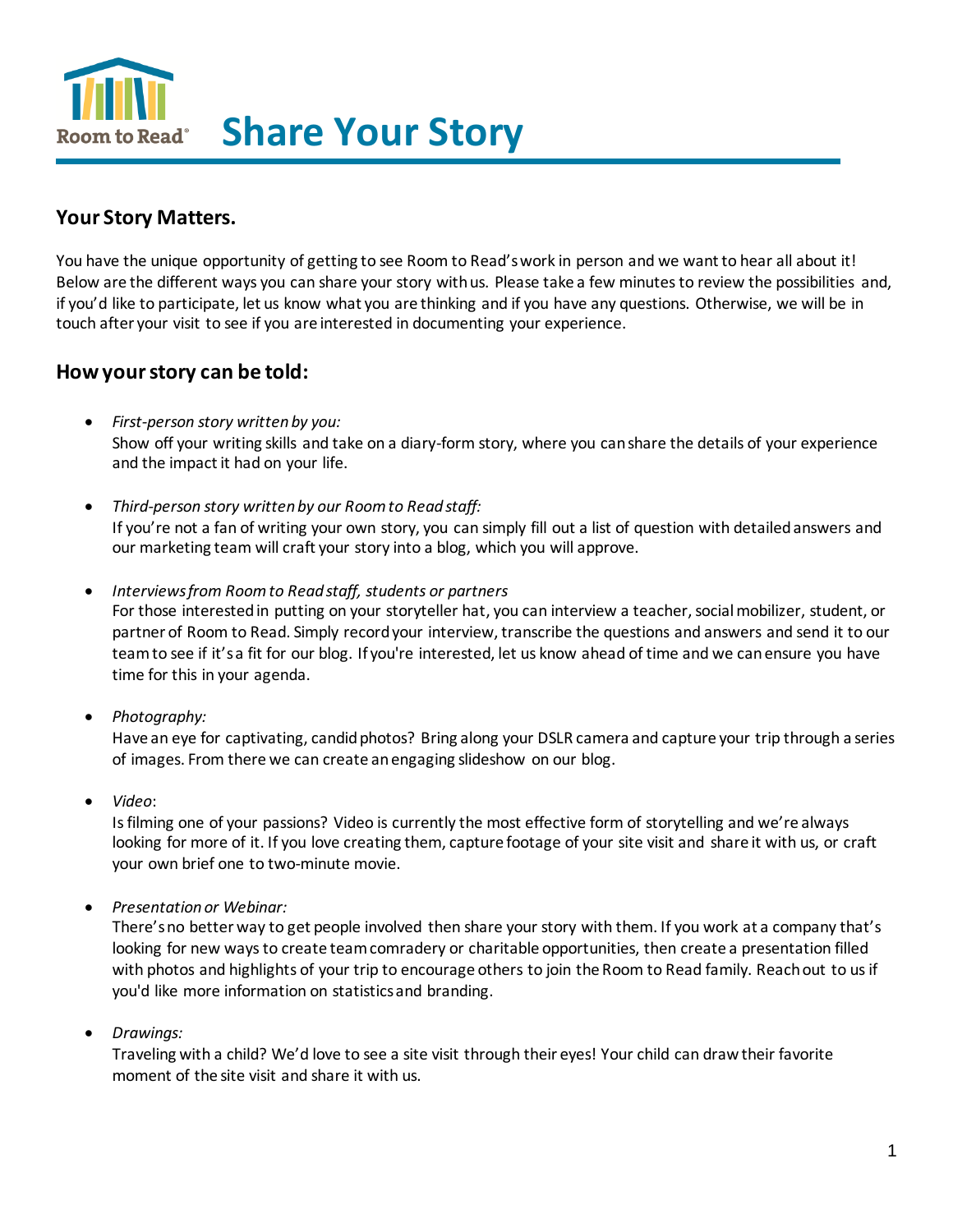

# **Questions to Answer:**

If you'd like us to consider writing a story about your experience. Please answer the below questions:

- 1. How did you learn about Room to Read?
- 2. Why were you interested in participating in the site visit?
- 3. Tell me about your experience at the school/with the kids? Was there any moment that left an impression on you?
- 4. Who did you meet that was most memorable? Tell us about them.
- 5. How was this trip meaningful for you?
- 6. What's something you took away from the trip that's carried into your daily life?
- 7. After seeing our work, why do you think Room to Read is a cause worth supporting?
- 8. Why do you think other donors would enjoy experiencing a site visit?
- 9. In addition to these questions, please send 3-5 photos of your site visit including at least one with you in it.

### **Branding Guidelines:**

When it comes to posting content or sharing your story with external mediums, be sure to review our branding guidelines on our [Media Page.](https://www.roomtoread.org/about-us/media/?tab=branding/boiler%20plates) A few key highlights to remember are:

- Be sure to use our most recent Room to Rea[d logo](https://www.roomtoread.org/about-us/media/?tab=branding/boiler%20plates)
- When discussing a child, we want to protect their identity and safety. So, only note their first name and the school or region versus the full name, school and region.
- Want to include current statistics? Reach out and we can send you a handout for guidance.
- Looking for ways to describe Room to Read's work? Check out our boiler plates [here.](https://www.roomtoread.org/about-us/media/?tab=branding/boiler%20plates)
- High resolutions photos and video b-roll are always available for use [here.](https://www.roomtoread.org/about-us/media/?tab=photography/video)

### **Social Media Engagement:**

If you post any Room to Read-related content while on your trip. Be sure to tag us **@RoomtoRead**and hashtag **#RoomtoRead** and **#ActiveforEducation** on Facebook, Twitter or Instagram.

**(Storytelling Tips on page 3)**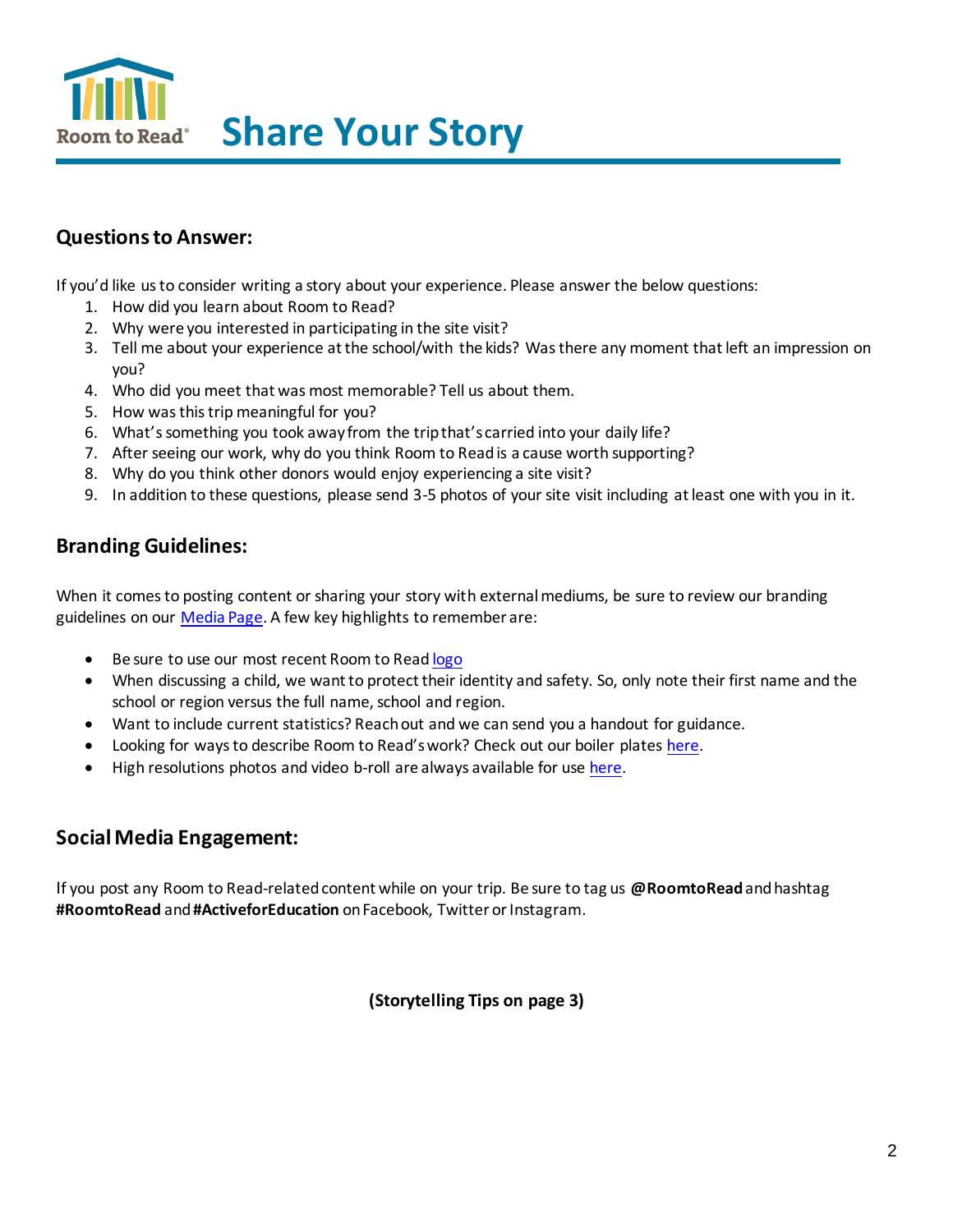

### **Storytelling Tips:**

• *Take a range of photos.*

Being that most people have likely never been to the region you'll be visiting, high quality photos are the best mode of storytelling. Photos that show the region's landscape, candid shots of site visit participants and students, or posed photos full of smiles all work great. See the attached handout for a simple, yet helpful photography tip.

• *More photos, less text.* 

We live in a digital world that is inundated with content, so we recommend keeping stories between 450 and 600 words with at least 3-5 photos to create an engaging experience.

• *Details make a world of difference.* 

The more specifics you note, the more visual the story will be. To help, keep a notebook handy and write down details about the scene, the students and the landscape you can refer to later.

• *Make a list of questions.* 

Open-ended questions invite someone to discuss their experience and encourage full answers. Avoid questions that can be answered with just 'yes or no.' Looking for inspiration? See the attached interview guide.

• *Create a simple story arc.* 

It may sound basic, but remember to have a beginning, middle and end that reflects your own site visit. Think of three to five key moments that stand out when you look back on your experience and see how you can use those to form a story arc.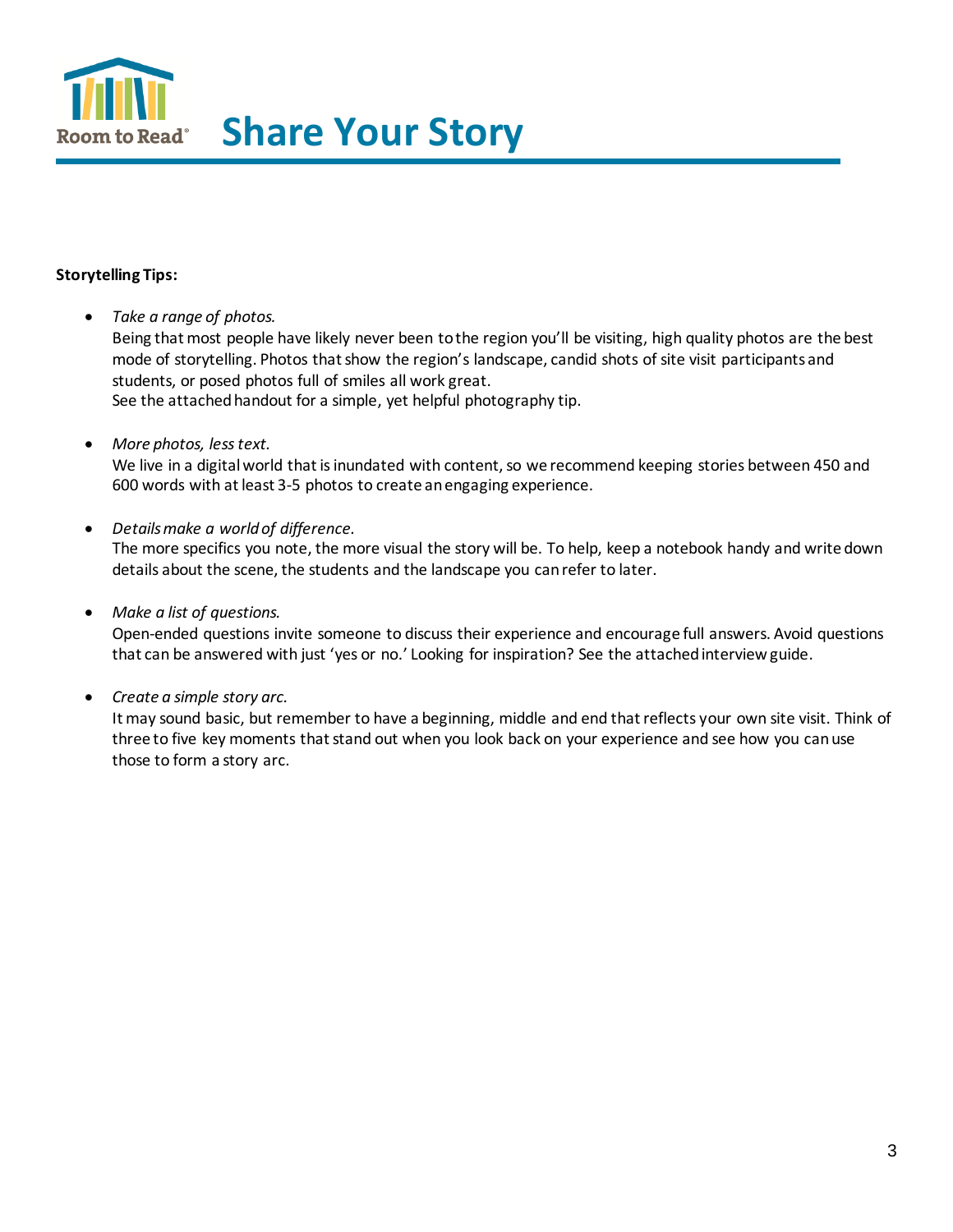

#### **Interview Questions for Girls' Education Site Visits:**

Before you go, think of the different people you'll have the opportunity to speak with, such as social mobilizers, Girls Education students and parents. Below are several questions to help guide your conversation.

#### **Questions for Students:**

- 1. What were you or your family struggling with before you started attending life skills classes and working with your social mobilizer?
- 2. How do you use your life skills in everyday life? Can you share an example?
- 3. What difficulties has your social mobilizer helped you work through?
- 4. What did you think your future would look like before you started the life skills classes?
- 5. What do you hope for your future now?

#### **Questions for Social Mobilizers:**

- 1. What do you think children/families are struggling with most in this community?
- 2. Why do think most girls drop out of school?
- 3. How do the life skills classes help? Can you share an example of a girl who applied these skills in her life?
- 4. How does the community feel about girls going to secondary school and university?
- 5. How do you encourage parents and elders to encourage young girls to pursue their education?
- 6. What do you enjoy most about being a social mobilizer?

#### **Questions for Parents:**

- 1. Where did you grow up and what your childhood was like?
- 2. Did you attend school? How important was education to your family?
- 3. What challenges did you experience when sending your daughter to school?
- 4. How have these life skills classes helped your daughter? Can you think of an example where you noticed her growth?
- 5. How has your perspective on education changed since your daughter started these classes?
- 6. What do you hope for your daughter's future?
- 7. Why are you proud of your daughter?